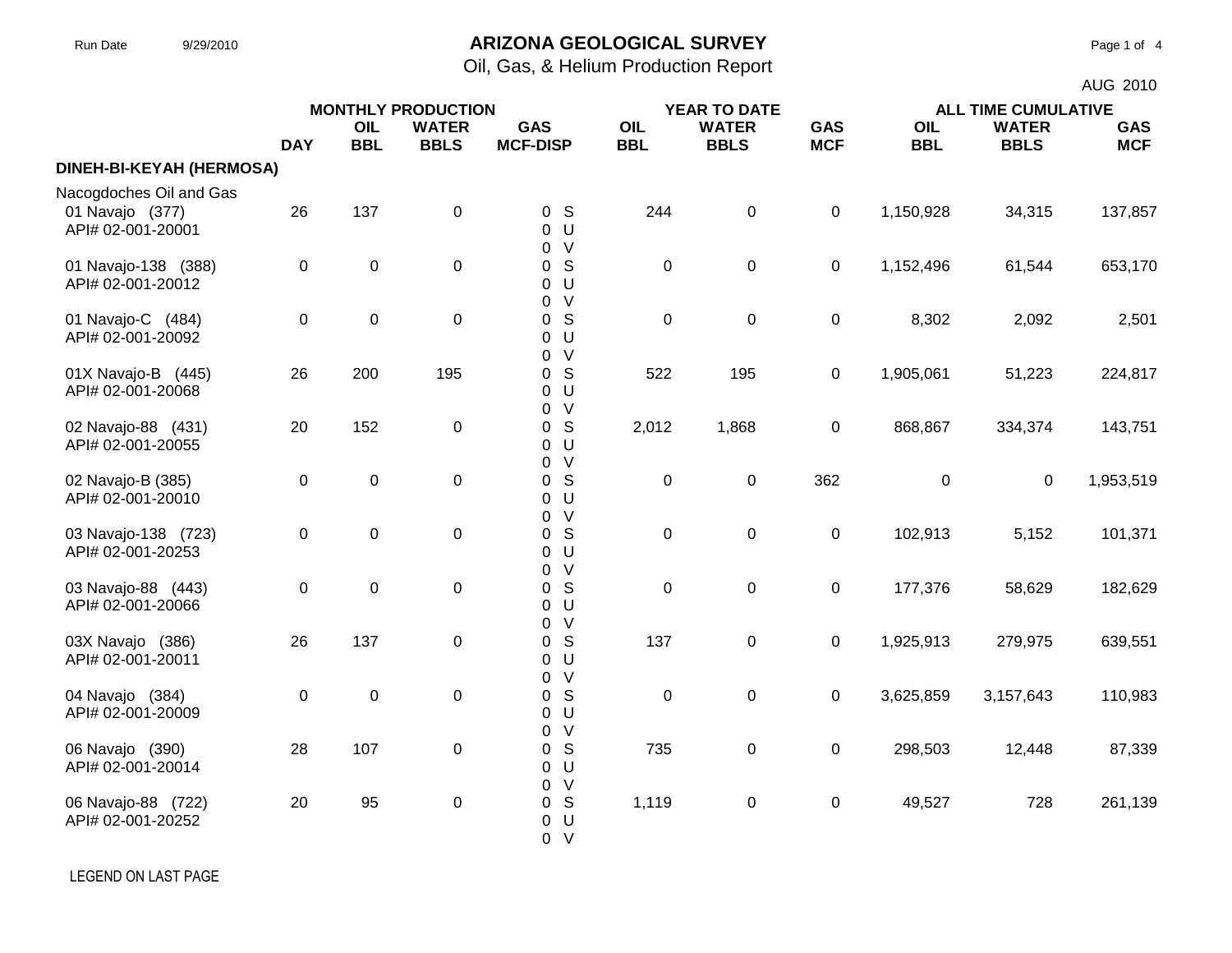# Run Date 9/29/2010 **ARIZONA GEOLOGICAL SURVEY** Page 2 of 4

Oil, Gas, & Helium Production Report

|                                      | <b>MONTHLY PRODUCTION</b> |                   |                             |                                           |                   |                             | AUG 2010                 |                            |                             |                          |
|--------------------------------------|---------------------------|-------------------|-----------------------------|-------------------------------------------|-------------------|-----------------------------|--------------------------|----------------------------|-----------------------------|--------------------------|
|                                      |                           |                   |                             |                                           | YEAR TO DATE      |                             |                          | <b>ALL TIME CUMULATIVE</b> |                             |                          |
|                                      | <b>DAY</b>                | OIL<br><b>BBL</b> | <b>WATER</b><br><b>BBLS</b> | <b>GAS</b><br><b>MCF-DISP</b>             | OIL<br><b>BBL</b> | <b>WATER</b><br><b>BBLS</b> | <b>GAS</b><br><b>MCF</b> | OIL<br><b>BBL</b>          | <b>WATER</b><br><b>BBLS</b> | <b>GAS</b><br><b>MCF</b> |
| 07 Navajo (389)<br>API# 02-001-20013 | 0                         | 0                 | 0                           | 0S<br>U<br>0<br>$\vee$<br>0               | $\pmb{0}$         | $\pmb{0}$                   | $\pmb{0}$                | 658,386                    | 403,746                     | 108,151                  |
| 09 Navajo (396)<br>API# 02-001-20020 | $\pmb{0}$                 | $\pmb{0}$         | $\pmb{0}$                   | 0 <sup>5</sup><br>U<br>0<br>$\vee$<br>0   | $\boldsymbol{0}$  | $\mathsf 0$                 | 0                        | 1,657,020                  | 556,183                     | 259,211                  |
| 11 Navajo (506)<br>API# 02-001-20106 | 29                        | 277               | 0                           | S<br>0<br>0 <sub>U</sub><br>$\vee$<br>0   | 387               | $\mathbf 0$                 | 0                        | 1,018,088                  | 83,045                      | 649,474                  |
| 14 Navajo (416)<br>API# 02-001-20040 | 29                        | 96                | 0                           | S<br>0<br>U<br>0<br>V                     | 794               | $\pmb{0}$                   | $\pmb{0}$                | 317,992                    | 21,091                      | 148,816                  |
| 15 Navajo (417)<br>API# 02-001-20041 | 0                         | $\pmb{0}$         | 0                           | 0<br>S<br>0<br>U<br>0<br>0 V              | $\boldsymbol{0}$  | $\pmb{0}$                   | $\pmb{0}$                | 115,187                    | 17,761                      | 37,903                   |
| 16 Navajo (419)<br>API# 02-001-20043 | 0                         | $\pmb{0}$         | 0                           | S<br>0<br>U<br>0<br>V<br>$\Omega$         | $\boldsymbol{0}$  | $\mathbf 0$                 | 0                        | 96,754                     | 35,815                      | 16,680                   |
| 17 Navajo (618)<br>API# 02-001-20190 | 29                        | 83                | 0                           | S<br>$\overline{0}$<br>U<br>0<br>$\vee$   | 522               | $\pmb{0}$                   | $\pmb{0}$                | 72,289                     | 8,931                       | 41,682                   |
| 19 Navajo (691)<br>API# 02-001-20240 | 20                        | 115               | 0                           | 0<br>0 S<br>U<br>0<br>$\vee$              | 635               | $\mathsf 0$                 | $\pmb{0}$                | 351,704                    | 11,443                      | 239,279                  |
| 20 Navajo (696)<br>API# 02-001-20245 | 20                        | 96                | $\mathbf 0$                 | 0<br>S<br>0<br>U<br>0                     | 607               | $\mathbf 0$                 | 0                        | 200,629                    | 21,157                      | 84,544                   |
| 21 Navajo (693)<br>API# 02-001-20242 | 29                        | 137               | 0                           | $\vee$<br>0<br>S<br>0<br>0 <sup>U</sup>   | 1,056             | $\pmb{0}$                   | $\pmb{0}$                | 97,239                     | 41,587                      | 29,906                   |
| 22 Navajo (692)<br>API# 02-001-20241 | 26                        | 99                | 0                           | V<br>0<br>S<br>0<br>U<br>0                | 433               | $\mathbf 0$                 | 0                        | 62,517                     | 4,663                       | 38,065                   |
| 24 Navajo (695)<br>API# 02-001-20244 | 19                        | 401               | 1,931                       | $\vee$<br>0<br>S<br>0<br>U<br>0           | 8,577             | 35,424                      | 0                        | 273,662                    | 968,249                     | 55,778                   |
| 25 Navajo (719)<br>API# 02-001-20249 | 26                        | 112               | $\mathsf 0$                 | 0 V<br>S<br>0<br>U<br>0<br>0 <sub>V</sub> | 716               | $\pmb{0}$                   | $\pmb{0}$                | 84,055                     | 3,842                       | 65,731                   |

LEGEND ON LAST PAGE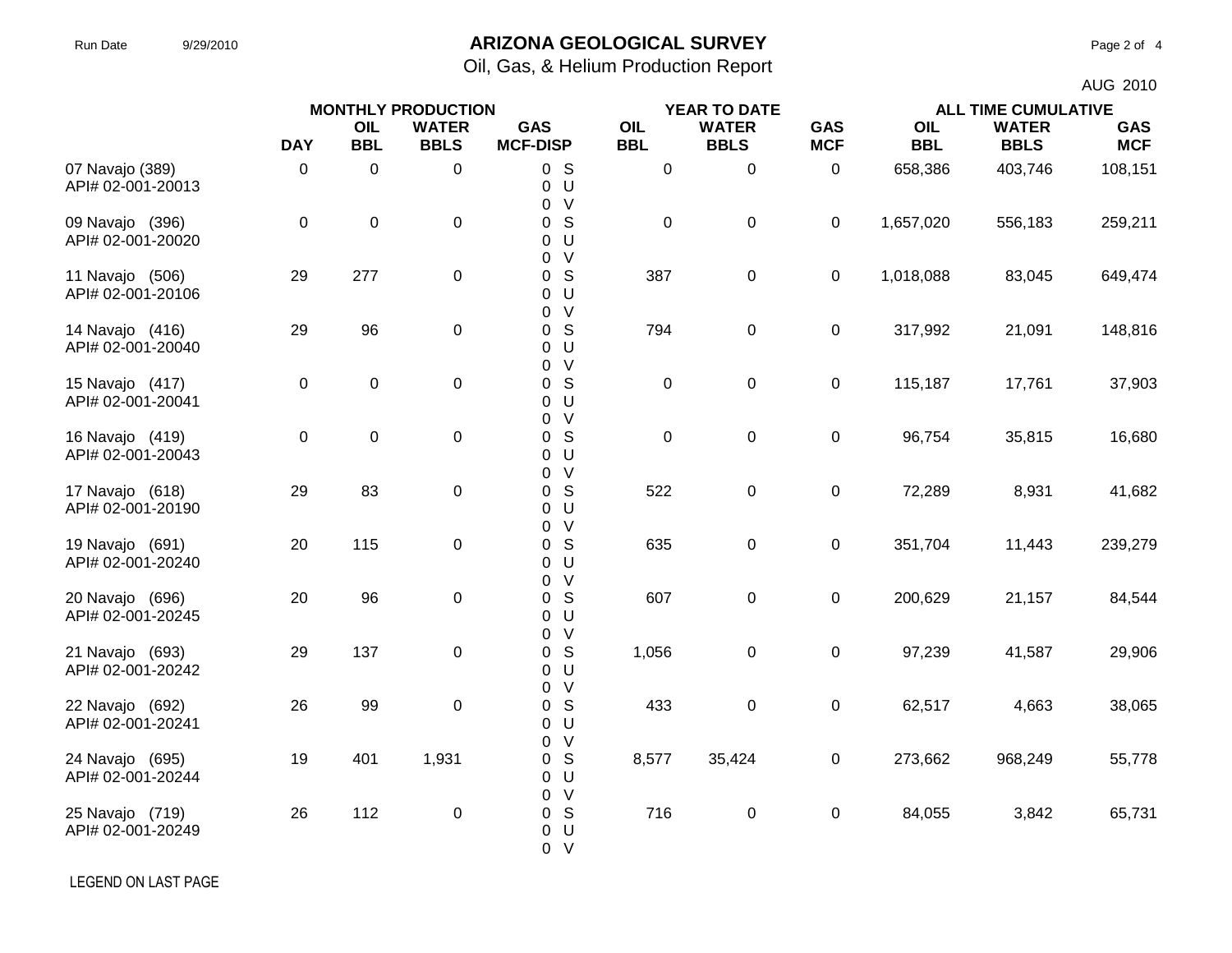# Run Date 9/29/2010 **ARIZONA GEOLOGICAL SURVEY** Page 3 of 4

Oil, Gas, & Helium Production Report

|                                                                                                    | <b>MONTHLY PRODUCTION</b> |             |              |                      |                                         |             |              |             |                                       | AUG 2010<br><b>ALL TIME CUMULATIVE</b> |                                     |  |  |
|----------------------------------------------------------------------------------------------------|---------------------------|-------------|--------------|----------------------|-----------------------------------------|-------------|--------------|-------------|---------------------------------------|----------------------------------------|-------------------------------------|--|--|
|                                                                                                    |                           |             |              |                      |                                         |             | YEAR TO DATE |             |                                       |                                        |                                     |  |  |
|                                                                                                    |                           | OIL         | <b>WATER</b> | <b>GAS</b>           |                                         | OIL         | <b>WATER</b> | <b>GAS</b>  | OIL                                   | <b>WATER</b>                           | <b>GAS</b>                          |  |  |
|                                                                                                    | <b>DAY</b>                | <b>BBL</b>  | <b>BBLS</b>  | <b>MCF-DISP</b>      |                                         | <b>BBL</b>  | <b>BBLS</b>  | <b>MCF</b>  | <b>BBL</b>                            | <b>BBLS</b>                            | <b>MCF</b>                          |  |  |
| 26 Navajo (720)<br>API# 02-001-20250                                                               | 26                        | 323         | 249          |                      | 0 <sup>5</sup><br>0 <sup>U</sup><br>0 V | 2,025       | 1,118        | $\mathbf 0$ | 85,585                                | 34,442                                 | 10,751                              |  |  |
| 27 Navajo (721)<br>API# 02-001-20251                                                               | 26                        | 112         | 0            | 0<br>$\overline{0}$  | 0 <sup>5</sup><br>U<br>$\vee$           | 791         | 0            | $\mathbf 0$ | 103,629                               | 682                                    | 54,683                              |  |  |
| OPERATOR & FIELD TOTAL<br>ABANDONED PRODUCERS<br>TOTAL DINEH-BI-KEYAH (HERMOSA)                    |                           | 2,679       | 2,375        | 0                    |                                         | 21,312      | 38,605       | 362         | 16,460,481<br>2,143,580<br>18,604,061 | 6,210,760<br>700,640<br>6,911,400      | 6,339,281<br>328,658<br>6,667,939   |  |  |
| DRY MESA (MISSISSIPPIAN/PARADOX)                                                                   |                           |             |              |                      |                                         |             |              |             |                                       |                                        |                                     |  |  |
| RIM Southwest Corp.                                                                                |                           |             |              |                      |                                         |             |              |             |                                       |                                        |                                     |  |  |
| 03 Navajo-138 (115)<br>API# 02-001-05305                                                           | 29                        | 178         | 1,773        | 4,275 S<br>544 U     | 0 V                                     | 548         | 9,511        | 39,219      | 469,696                               | 608,121                                | 908,547                             |  |  |
| 10 Navajo-138 (907)<br>API# 02-001-20318                                                           | 31                        | 14          | 3            | 14 S<br>$\mathbf{1}$ | U<br>0 V                                | 85          | 137          | 645         | 3,355                                 | 12,262                                 | 77,499                              |  |  |
| <b>OPERATOR &amp; FIELD TOTAL</b><br>ABANDONED PRODUCERS<br>TOTAL DRY MESA (MISSISSIPPIAN/PARADOX) |                           | 192         | 1,776        | 4,834                |                                         | 633         | 9,648        | 39,864      | 473,051<br>377,167<br>850,218         | 620,383<br>2,238,572<br>2,858,955      | 986,046<br>1,400,847<br>2,386,893   |  |  |
| <b>EAST BOUNDARY BUTTE (PARADOX)</b>                                                               |                           |             |              |                      |                                         |             |              |             |                                       |                                        |                                     |  |  |
| Elm Ridge Resources, Inc.                                                                          |                           |             |              |                      |                                         |             |              |             |                                       |                                        |                                     |  |  |
| 01 Navajo (28)<br>API# 02-001-05199                                                                | 31                        | 89          | 0            |                      | 0 <sup>5</sup><br>0 <sup>U</sup><br>0 V | 586         | 0            | $\mathbf 0$ | 147,336                               | 696,249                                | 2,054,982                           |  |  |
| 02 Navajo (22)<br>API# 02-001-05200                                                                | 0                         | $\pmb{0}$   | 0            | 0                    | S<br>0 <sub>U</sub><br>0 V              | $\mathbf 0$ | 0            | $\mathbf 0$ | 22,179                                | 14,621                                 | 1,845,659                           |  |  |
| 03-11 Navajo (490)<br>API# 02-001-20095                                                            | 0                         | $\mathbf 0$ | 0            | $\overline{0}$       | 0 <sup>5</sup><br>U<br>0 V              | $\mathbf 0$ | 0            | 0           | 11,323                                | 276,138                                | 83,480                              |  |  |
| <b>OPERATOR &amp; FIELD TOTAL</b><br>ABANDONED PRODUCERS<br>TOTAL EAST BOUNDARY BUTTE (PARADOX)    |                           | 89          | 0            | 0                    |                                         | 586         | 0            | 0           | 180,838<br>709,320<br>890,158         | 987,008<br>4,177,141<br>5,164,149      | 3,984,121<br>5,858,349<br>9,842,470 |  |  |

LEGEND ON LAST PAGE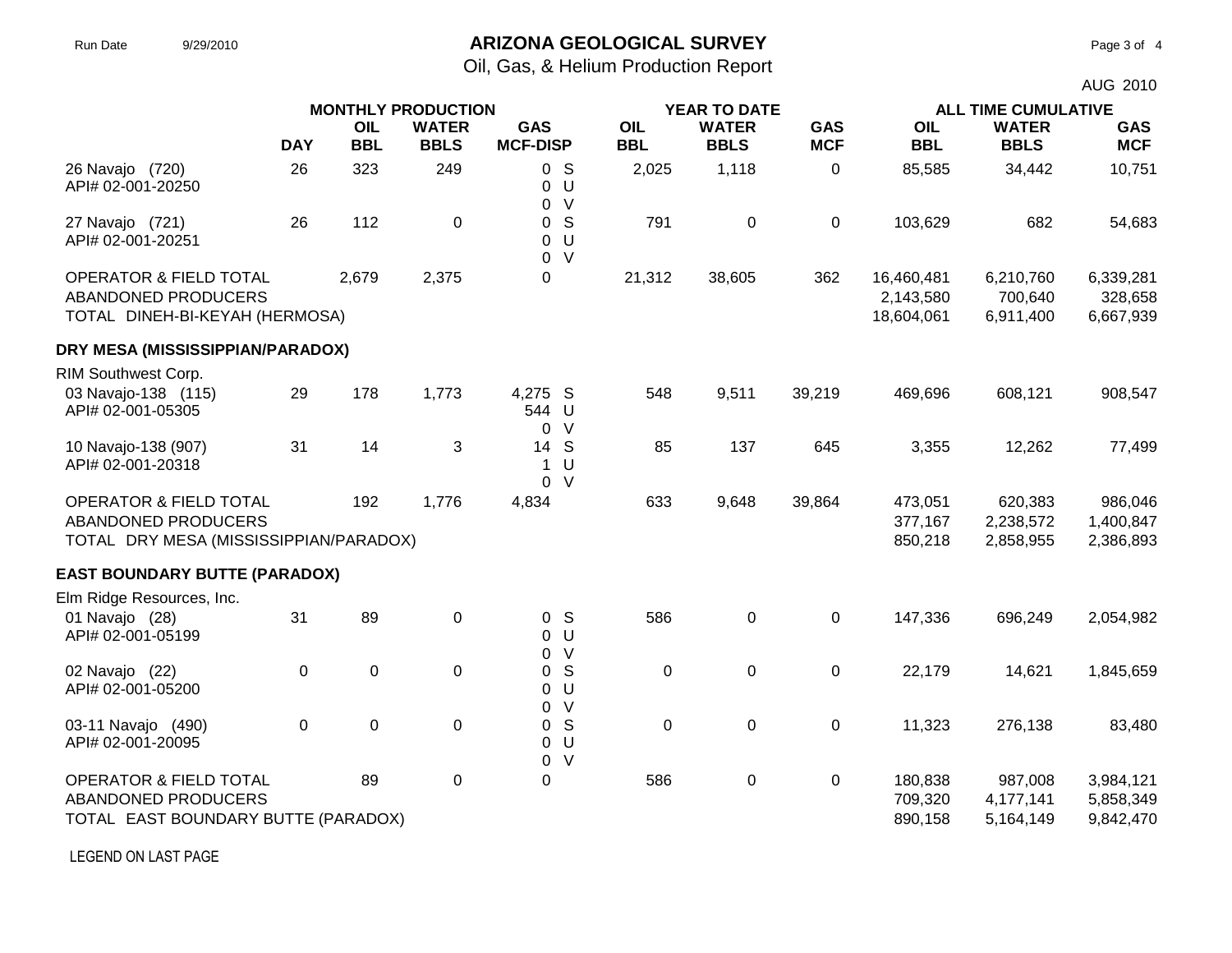#### Run Date 9/29/2010 **ARIZONA GEOLOGICAL SURVEY** Page 4 of 4

Oil, Gas, & Helium Production Report

|                                                                                  |            |            | <b>MONTHLY PRODUCTION</b>   |                               | <b>YEAR TO DATE</b> |                             |                          |                   | <b>ALL TIME CUMULATIVE</b>  |                          |  |
|----------------------------------------------------------------------------------|------------|------------|-----------------------------|-------------------------------|---------------------|-----------------------------|--------------------------|-------------------|-----------------------------|--------------------------|--|
|                                                                                  | <b>DAY</b> | OIL<br>BBL | <b>WATER</b><br><b>BBLS</b> | <b>GAS</b><br><b>MCF-DISP</b> | OIL<br>BBL          | <b>WATER</b><br><b>BBLS</b> | <b>GAS</b><br><b>MCF</b> | OIL<br><b>BBL</b> | <b>WATER</b><br><b>BBLS</b> | <b>GAS</b><br><b>MCF</b> |  |
| <b>BLACK ROCK (ISMAY/AKAH)</b>                                                   |            |            |                             |                               |                     |                             |                          |                   |                             |                          |  |
| RIM Southwest Corp.                                                              |            |            |                             |                               |                     |                             |                          |                   |                             |                          |  |
| 03 Black Rock (581)<br>API# 02-001-20162                                         | 31         | 6          | 8                           | 4,231 S<br>229 U<br>0<br>-V   | 11                  | 25                          | 35,909                   | 4,311             | 5,522                       | 1,997,184                |  |
| 12 Black Rock (875)<br>API# 02-001-20294                                         | 31         | 45         | 241                         | 1,813 S<br>245 U<br>-V<br>0   | 370                 | 1,591                       | 15,842                   | 10,902            | 40,853                      | 1,174,306                |  |
| 20 Black Rock (882)<br>API# 02-001-20297                                         | 27         | 133        | 598                         | 3,581 S<br>360 U<br>0<br>-V   | 782                 | 5,333                       | 31,363                   | 24,031            | 138,000                     | 1,107,424                |  |
| <b>OPERATOR &amp; FIELD TOTAL</b>                                                |            | 184        | 847                         | 10,459                        | 1,163               | 6,949                       | 83,114                   | 39,244            | 184,375                     | 4,278,914                |  |
| ABANDONED PRODUCERS                                                              |            |            |                             |                               |                     |                             |                          | 26,183            | 290,528                     | 4,875,107                |  |
| TOTAL BLACK ROCK (ISMAY/AKAH)                                                    |            |            |                             |                               |                     |                             |                          | 65,427            | 474,903                     | 9,154,021                |  |
| ABANDONED FIELDS AND UNDESIGNATED                                                |            |            |                             |                               |                     |                             |                          | 606,438           | 570,155                     | 4,947,180                |  |
| <b>GRAND TOTALS</b>                                                              |            | 3,144      | 4,998                       | 15,293                        | 23,694              | 55,202                      | 123,340                  | 21,016,302        | 15,979,562                  | 32,998,503               |  |
| Helium: Between 1961 and 1976 cumulative production of Helium was 9,237,801 MCF. |            |            |                             |                               |                     |                             |                          |                   |                             |                          |  |

Gas Disposition Symbols in this Report:<br>V - Flared/Vented S - Sold

U - Used on Lease L - Lost (Mcf estimated)  $*$  - Amended Report

All production done in Apache County

State Permit Numbers are shown in parentheses

AUG 2010